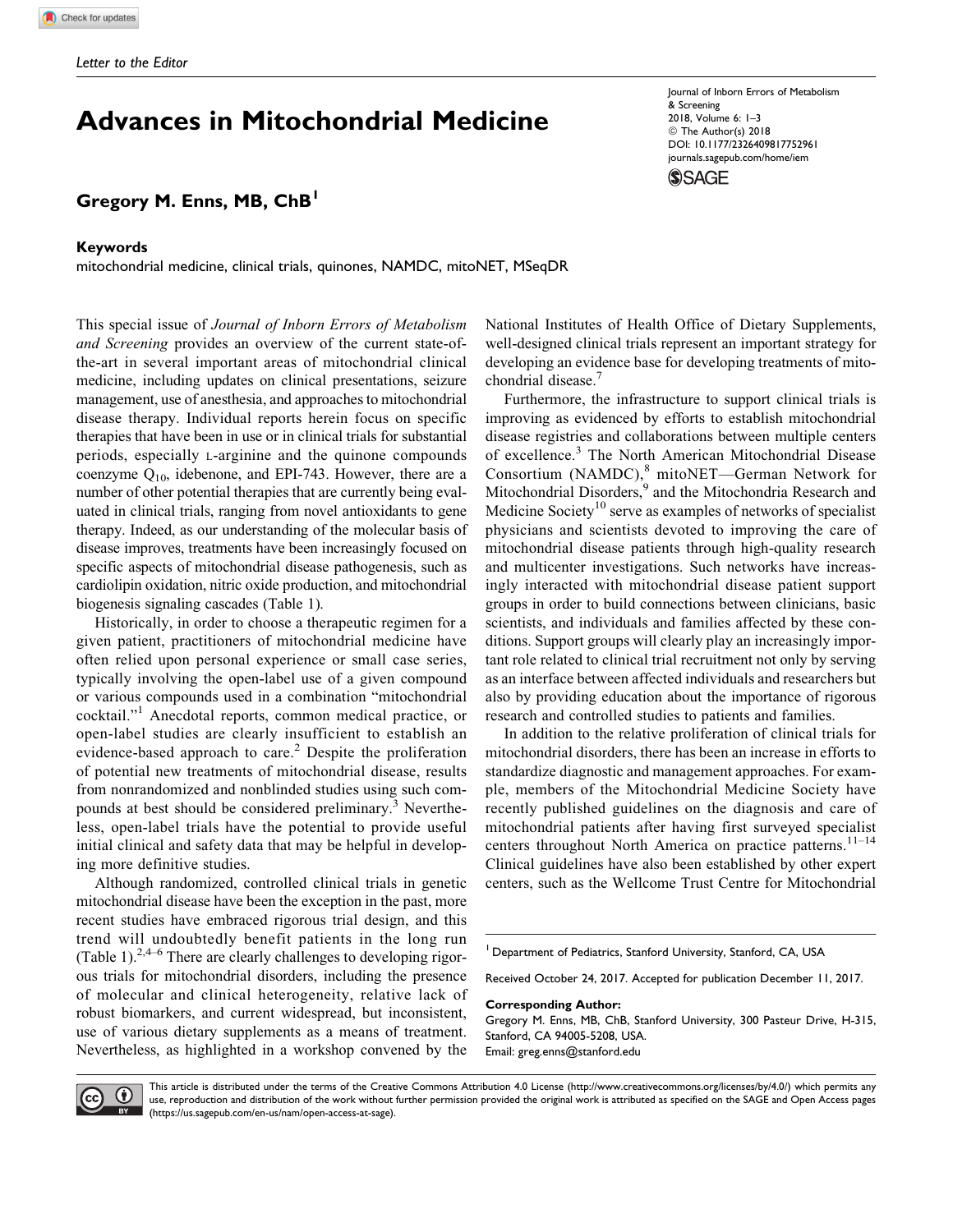| Investigational              | ClinicalTrials.gov<br>Identifier | Condition(s)                                  | Interventional           | Trial          | Outcome                                                                   |
|------------------------------|----------------------------------|-----------------------------------------------|--------------------------|----------------|---------------------------------------------------------------------------|
| Agent                        |                                  |                                               | Target(s)                | Design         |                                                                           |
| Coenzyme Q <sub>10</sub>     | NCT00432744                      | Mitochondrial disorders                       | <b>ROS</b>               | <b>RDBPC</b>   | Pending                                                                   |
| Idebenone                    | NCT00747487                      | <b>LHON</b>                                   | <b>ROS</b>               | <b>RDBPC</b>   | No change in visual acuity,<br>Improved secondary end points              |
|                              | NCT00887562                      | <b>MELAS</b>                                  | <b>ROS</b>               | <b>RDBPC</b>   | Pending                                                                   |
| EPI-743                      | NCT01642056                      | Neuromuscular disease<br>with redox imbalance | <b>ROS</b>               | <b>RDBPC</b>   | Pending                                                                   |
|                              | NCT01370447                      | Mitochondrial disorders                       | <b>ROS</b>               | Open-<br>label | Pending                                                                   |
|                              | NCT01721733                      | Leigh syndrome                                | <b>ROS</b>               | <b>RDBPC</b>   | $\downarrow$ rate of hospitalization and<br>serious adverse events        |
|                              | NCT01728064                      | Friedreich ataxia                             | <b>ROS</b>               | <b>RDBPC</b>   | Pending                                                                   |
| <b>KH176</b>                 | NCT02544217                      | Mitochondrial disorders                       | <b>ROS</b>               | <b>RDBPC</b>   | Pending                                                                   |
| L-Arginine                   | NCT01603446                      | <b>MELAS</b>                                  | Nitric oxide             | Open-<br>label | $\uparrow$ aerobic capacity and muscle<br>metabolism                      |
| L-Argninine/<br>L-Citrulline | NCT01339494                      | <b>MELAS</b>                                  | Nitric oxide             | Open-<br>label | ↑ nitric oxide production,<br>I lactate (L-Citrulline)                    |
| Dichloroacetate              | NCT02616484                      | Pyruvate dehydrogenase<br>deficiency          | <b>PDC</b>               | <b>RDBPC</b>   | Pending                                                                   |
| <b>MTP-131</b>               | NCT02367014                      | Mitochondrial myopathy                        | Cardiolipin              | <b>RDBPC</b>   | Pending                                                                   |
|                              | NCT02693119                      | <b>LHON</b>                                   | Cardiolipin              | <b>RDBPC</b>   | Pending                                                                   |
|                              | NCT03098797                      | Barth syndrome                                | Cardiolipin              | <b>RDBPC</b>   | Pending                                                                   |
| <b>RTA 408</b>               | NCT02255422                      | Mitochondrial myopathy                        | $Nrf2/NF\kappa B$        | <b>RDBPC</b>   | Pending                                                                   |
|                              | NCT02255435                      | Friedreich ataxia                             | $Nrf2/NF\kappa B$        | <b>RDBPC</b>   | Pending                                                                   |
| <b>RP103</b>                 | NCT02023866                      | Mitochondrial disease                         | Glutathione              | Open-<br>label | Pending                                                                   |
| <b>Bezafibrate</b>           | NCT02398201                      | Mitochondrial myopathy                        | Mitochondrial biogenesis | Open-<br>label | Pending                                                                   |
| scAAV2-<br>PIND <sub>4</sub> | NCT02161380                      | <b>LHON</b>                                   | ND4 gene therapy         | Open-<br>label | $\uparrow$ visual acuity in 2 of 5 participants                           |
| GS010                        | NCT02652767                      | <b>LHON</b>                                   | ND4 gene therapy         | <b>RDMSC</b>   | Pending                                                                   |
| Allogenic HSCT               | NCT02427178                      | <b>MNGIE</b>                                  | Thymidine phosphorylase  | Open-<br>label | $\uparrow$ thymidine phosphorylase in<br>survivors (9 of 24 participants) |

| <b>Table 1.</b> Mitochondrial Disease Clinical Trials. |  |
|--------------------------------------------------------|--|
|--------------------------------------------------------|--|

Abbreviations: LHON, Leber hereditary optic neuropathy; MELAS, mitochondrial encephalomyopathy, lactic acidosis, and stroke-like episodes; MNGIE, mitochondrial neurogastrointestinal encephalopathy; NFkB, nuclear factor-kB; Nrf2, nuclear factor-erythroid 2-related factor 2; PDC, pyruvate dehydrogenase complex; RDBPC, randomized, double-blind, placebo-controlled; RDMSC, randomized, double-masked, sham-controlled; ROS, reactive oxygen species.

Research in Newcastle, United Kingdom,<sup>15</sup> and members of NAMDC are currently revising research diagnostic criteria for mitochondrial disorders. Another project, the Mitochondrial Disease Sequence Data Resource Consortium, has focused on the development of a central Internet portal to facilitate the compilation and analysis of mitochondrial and nuclear genomic sequence data related to patients with mitochondrial disease.<sup>16</sup> In short, multiple international efforts are underway to improve awareness, diagnosis, management, and translational research related to mitochondrial disorders. These efforts, in combination with continuously improving understanding of the basic underlying mechanisms of disease pathogenesis, offer optimism for the eventual development of effective treatments of mitochondrial disease.

### Author's Note

GME reports (1) receiving funding for being an investigator in clinical trials related to EPI-743 (BioElectron Technology Corporation, previously known as Edison Pharmaceuticals, Inc) and RP-103 (Horizon Pharmaceuticals, Inc, Raptor Pharmaceuticals, Inc) and (2) has received unrestricted gift research funds from Edison Pharmaceuticals, Inc.

### **References**

- 1. Enns GM. Treatment of mitochondrial disorders: antioxidants and beyond. J Child Neurol. 2014;29(9):1235-1240.
- 2. Kerr DS. Review of clinical trials for mitochondrial disorders: 1997-2012. Neurotherapeutics. 2013;10(2):307-319.
- 3. Pfeffer G, Horvath R, Klopstock T, et al. New treatments for mitochondrial disease-no time to drop our standards. Nat Rev Neurol. 2013;9(8):474-481.
- 4. Stacpoole PW. Why are there no proven therapies for genetic mitochondrial diseases? Mitochondrion. 2011;11(5):679-685.
- 5. Stacpoole PW, deGrauw TJ, Feigenbaum AS, et al. Design and implementation of the first randomized controlled trial of coenzyme CoQ(1)(0) in children with primary mitochondrial diseases. Mitochondrion. 2012;12(6):623-629.